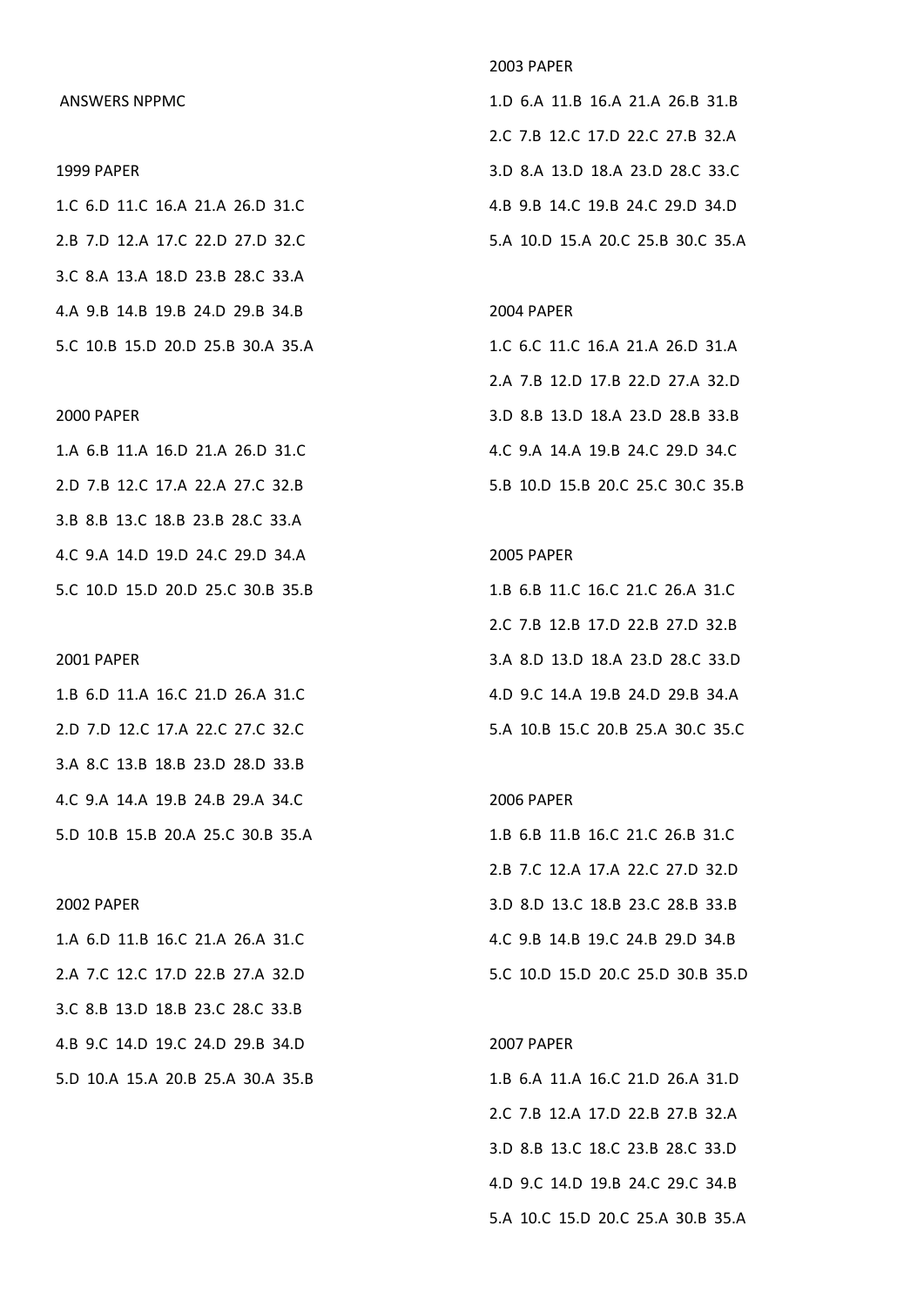## 2008 PAPER

1. D 6. D 11. C 16. C 21. A 26. D 31. A 2. A 7. A 12. D 17. A 22. D 27. D 32. B 3. A 8. A 13. C 18. A 23. D 28. B 33. C 4. B 9. C 14. B 19. C 24. C 29. D 34. A 5. C 10. B 15. C 20. B 25. B 30. C 35. B

## 2009 PAPER

1. A 6. D 11. B 16. A 21. B 26. C 31. A 2. B 7. C 12. D 17. C 22. C 27. D 32. A 3. D 8. C 13. C 18. D 23. C 28. A 33. D 4. C 9. B 14. B 19. D 24. B 29. D 34. C 5. B 10. A 15. A 20. A 25. C 30. B 35. B

## 2010 PAPER

1. D 6. A 11. D 16. D 21. A 26. B 31. C 2. C 7. B 12. A 17. C 22. C 27. D 32. C 3. A 8. A 13. C 18. B 23. D 28. B 33. C 4. B 9. D 14. D 19. D 24. A 29. B 34. D 5. C 10. C 15. B 20. B 25. B 30. A 35. A

#### 2011 PAPER

1. C 6. A 11. D 16. A 21. A 26. A 31. C 2. B 7. B 12. B 17. C 22. D 27. D 32. B 3. D 8. A 13. D 18. A 23. B 28. C 33. A 4. A 9. C 14. C 19. D 24. C 29. B 34. C 5. C 10. B 15. D 20. C 25. B 30. B 35. D

## 2012 PAPER

1. B 6. C 11. A 16. C 21. A 26. C 31. C 2. D 7. D 12. A 17. B 22. A 27. D 32. B 3. B 8. A 13. B 18. B 23. D 28. C 33. A 4. A 9. D 14. C 19. A 24. C 29. B 34. D 5. C 10. A 15. D 20. D 25. C 30. A 35. D

#### 2013 Paper

1. D 6. D 11. D 16. D 21. B 26. C 31. D 2. B 7. D 12. C 17. A 22. D 27. B 32. C 3. C 8. B 13. B 18. A 23. B 28. A 33. B 4. A 9. A 14. B 19. A 24. C 29. A 34. C 5. C 10. C 15. A 20. C 25. D 30. B 35. D

## 2014 Paper

1. D 6. D 11. C 16. D 21. D 26. C 31. A 2. A 7. C 12. B 17. C 22. B 27. B 32. D 3. A 8. C 13. C 18. C 23. A 28. D 33. B 4. B 9. B 14. D 19. A 24. B 29. B 34. D 5. D 10. B 15. B 20. C 25. A 30. A 35. A

## 2015 Paper

1. C 6. A 11. D 16. A 21. A 26. C 31. C 2. B 7. B 12. D 17. D 22. A 27. A 32. B 3. C 8. A 13. D 18. C 23. C 28. C 33. B 4. B 9. D 14. A 19. B 24. D 29. D 34. A 5. C 10. B 15. C 20. B 25. D 30. C 35. B

# 2016 Paper

1. B 6. B 11. D 16. A 21. A 26. B 31. D 2. C 7. C 12. A 17. D 22. C 27. A 32. C 3. D 8. A 13. C 18. B 23. B 28. D 33. D 4. B 9. D 14. A 19. B 24. D 29. A 34. B 5. D 10. A 15. B 20. C 25. C 30. C 35. C